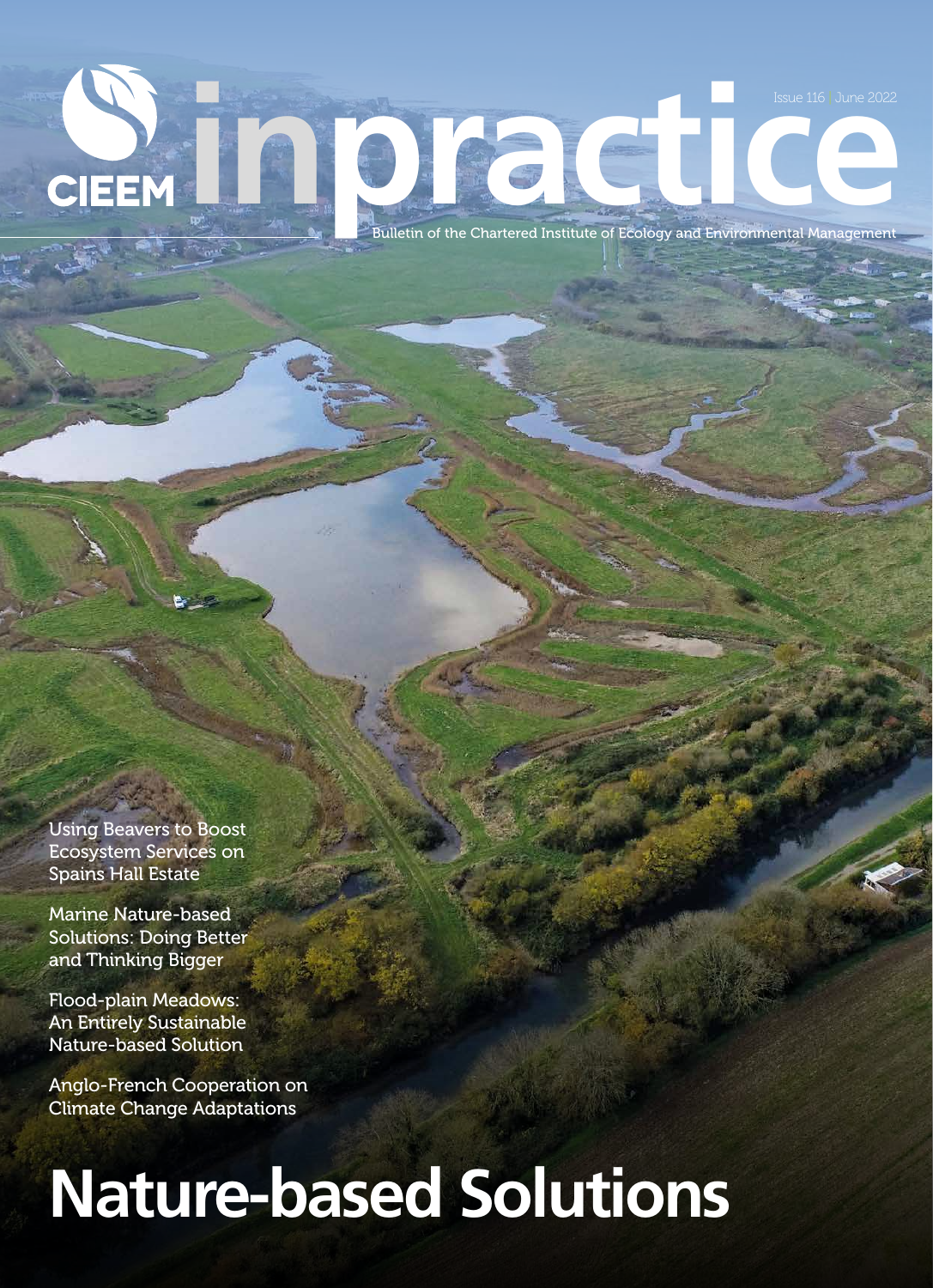# Flood-plain Meadows: An Entirely Sustainable, Nature-based Solution that is Centuries Old

Figure 1. Flood-plain meadows support a vibrant plant community with up to 40 species of plants/m<sup>2</sup>, including rare and uncommon species such as snakeshead fritillary (*Fritillaria meleagris*), narrow-leaved water-dropwort (*Oenanthe silaifolia*) and great burnet (*Sanguisorba officinalis*). Photo credit: Mike Dodd.



**Ann Skinner CEcol CEnv FCIEEM (rtd)** Independent



**Emma Rothero** Open University



**Olivia Nelson** Floodplain Meadows Partnership



**David Gowing** Open University



**Irina Tatarenko**  Floodplain Meadows Partnership

Keywords: climate change, ecosystem services, NBS, nature recovery network

Widespread in river valleys, species-rich flood-plain meadows were overwhelmingly converted to intensive agriculture or urban development during the 20th century, leaving just

3000 ha in England and Wales. Their loss has had wide-ranging consequences, exacerbating the impacts of climate change and removing substantial carbon reserves and an important buffer for rivers against diffuse agricultural pollution. This article explains why flood-plain meadows are a particularly elegant nature-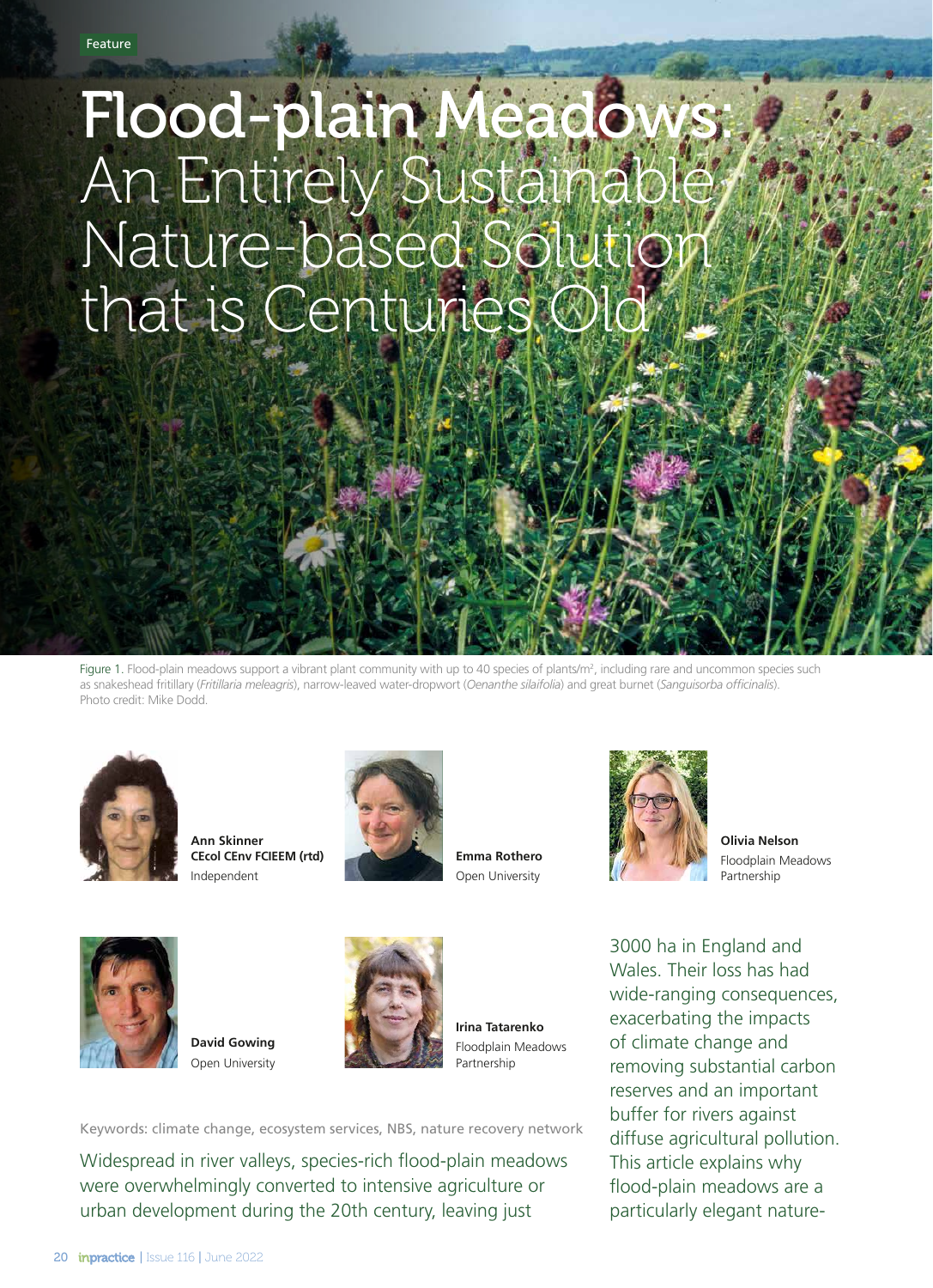based solution to the climate and biodiversity crises, and details how we can work together to restore them as a core component of an effective nature recovery network that also sustains productive regenerative agriculture.

#### Flood-plain meadows and the Partnership

Flood-plains of high nature value that support habitats such as species-rich hay meadows are a vital element of UK natural capital. Unmodified, they support a healthy freshwater environment and provide many goods and services, helping to mitigate flood risk and drought, store carbon, reduce sediment and nutrient loadings in rivers, conserve biodiversity and cultural heritage, support pollinating insects and provide inspirational places for people.

Flood-plain meadows were highly prized for centuries because river

sediments deposited during floods provided natural fertiliser and stimulating early grass growth. The diverse grasses and herbs rendered the hay of particularly high nutritional quality, vital as winter feed for livestock on which transport, agriculture and local communities were dependent.

The Floodplain Meadows Partnership (FMP; Rothero *et al.* 2021) was established in 2006 by the Open University in association with statutory agencies and non-governmental organisations. The FMP focuses on turning research into best practice management advice, influencing policy and raising awareness through advocacy. Key environmental issues are investigated through long-term experiments and observation. The resulting information is disseminated through training, workshops, publications and conferences. The Partnership promotes the recovery of at least 70,000 ha of species-rich floodplain meadow for multiple benefits; its website details restoration, creation and management techniques.



Figure 2. Known flood-plain meadows in England and Wales. https://www.mabitats such as flower-rich meadows in England and Wales.

#### A rare habitat

Once occurring at a landscape scale, the meadow foxtail/great burnet (*Alopecurus pratensis*/*Sanguisorba officinalis*) flood-plain-meadow plant community (National Vegetation Classification MG4; Rodwell 1992) is now extremely rare and mostly found in small sites of <10 ha. Stands are largely restricted to lowland river flood-plains in England, where little more than 1500 ha remains (Holmes *et al.* 2005), with less than 10 ha recorded in Wales (Figure 2). Where summer water tables are higher, for example on groundwater-fed systems, MG4 is replaced by crested dog's tail/marsh marigold (*Cynosurus cristatus*/*Caltha palustris*) grassland (MG8). Many sites support a mosaic of other wet grassland plant communities. As dynamic semi-natural systems, species-rich flood-plain meadows lose their biological diversity through application of agrochemicals, lack of cutting and/or prolonged waterlogging caused by neglect of surface drainage infrastructure. All remaining examples of ancient flood-plain meadows and successfully restored sites should therefore be conserved and managed to ensure they are in the best possible

## seed for the future. Unintended consequences

condition and can provide sources of

### of loss Extensively altered by river engineering

and land drainage, at least 42% all flood-plains in England have been separated from their river (Maltby *et al.* 2011), no longer able to store, clean and distribute water across the landscape. The impacts are becoming increasingly apparent as climate change bites – with winter rainfall and flooding predicted to increase, and reduced summer rainfall leading to drought. A step change in the way flood-plains are managed is urgently needed to help society adapt and become more resilient to climatic extremes. Just 14% of English rivers currently meet the criteria for good ecological status (Bevan 2020), primarily because of physical alterations and diffuse pollution from agriculture. Nearly 70% of flood-plain land is intensively managed (Heritage and Entwistle 2017) whereas semi-natural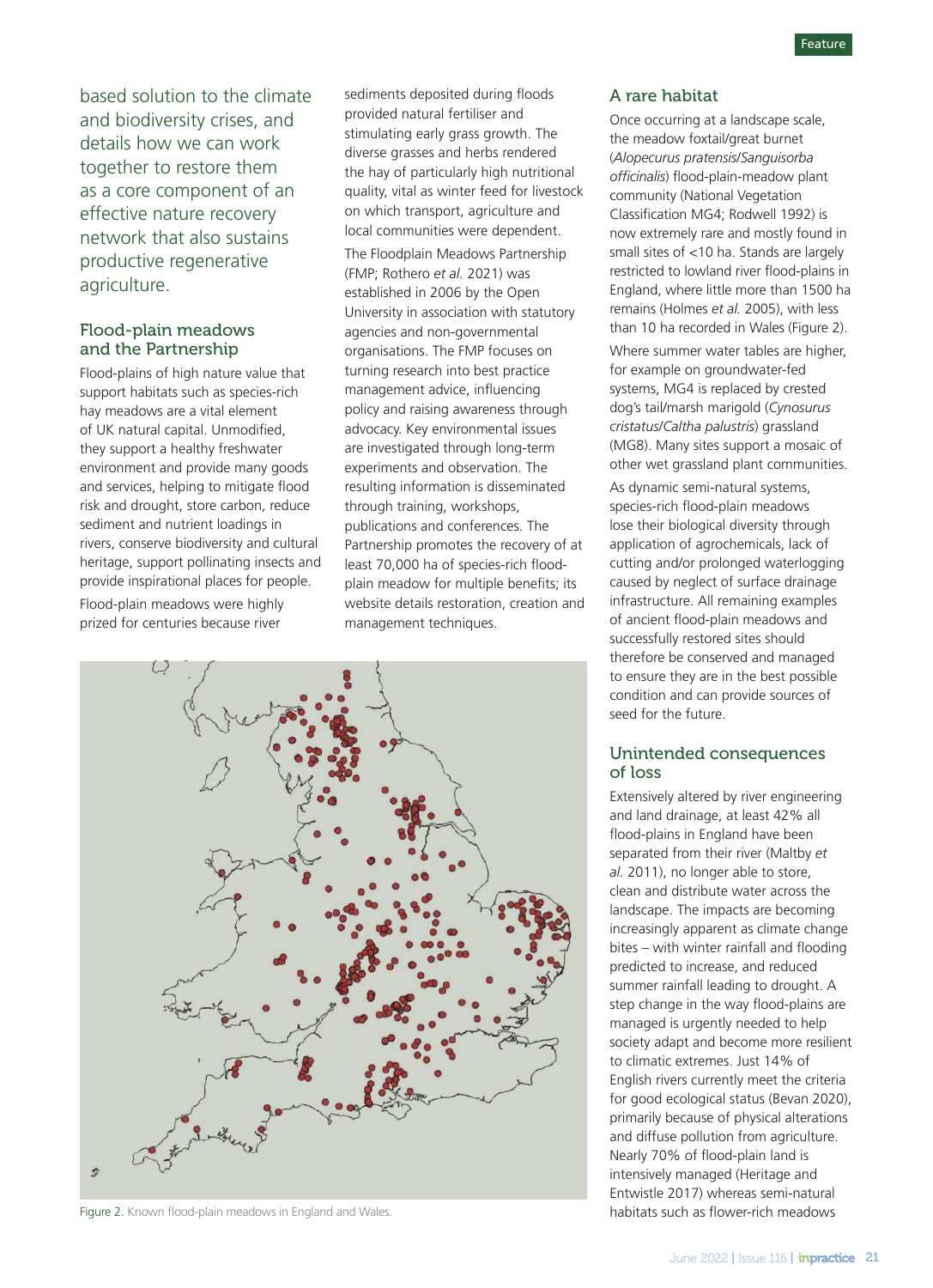and wet woodland occupy a mere 11%. The loss of these protective flood-plain habitats makes the Government's 25 year Environment Plan target for 75% of waters to be close to their natural state extremely difficult to achieve.

#### The benefits of flood-plain meadows today

Flood-plain meadows, developed during an age when soil fertility was difficult to build and maintain, were considered to be the most valuable agricultural land. Some might argue that, despite their beauty, diversity and intrinsic value, they are essentially an historical anachronism with little role to play in modern day socio-economics. However, there is growing recognition of the contribution flood-plain meadows can make to both the climate and biodiversity crises, and increasing evidence for the many benefits they provide. A review concluded that the overall benefits provided by seasonally inundated floodplain meadows are greater than those provided by land in intensive agriculture (Lawson *et al.* 2018).

#### Carbon storage

Regular replenishment during floods ensures flood-plain soils are constantly accreting and maintain their fertility, in stark contrast to the widespread compaction and erosion found in most lowland agricultural landscapes. Three to five times more carbon is stored in soils than in vegetation such as trees (Anderson 2021). The deep rooting strategies of meadow plants (Figure 3) enhance the ability of floodplain soils to sequester and securely store significant quantities of carbon throughout the soil profile.

Organic carbon within the top 10 cm of soil at North Meadow in Wiltshire was recorded as 109 tC·ha−1 (Lawson *et al.* 2018), a much higher value than reported for neutral grasslands in Gregg *et al.* (2021). Recently published research (Yang *et al.* 2019) showed that higher species richness increases the sequestration rate in grasslands. Carbon sequestration in a newly restored flood-plain meadow occurs more rapidly and over a much larger scale than is likely to be achieved through tree planting (Figure 4) and the land can continue to be farmed, which



Figure 3. Rooting depth of meadow plant species reflects the depth of carbon distribution down the soil profile. Reproduced from Bowskill and Tatarenko (2020) under CC BY-NC-SA 2.0 UK. © Open University.

many landowners would prefer. Newly planted trees can actually liberate carbon through soil disturbance and may not begin to sequester net carbon for 10–30 years (Anderson 2021). These facts are at odds with the current widespread focus on tree planting rather than grassland restoration.

#### Natural flood management and aquifer recharge

The increased likelihood of extreme events makes it vital that the ability of flood-plains to slow, store and filter floodwater is restored so they can play a critical role in natural flood management. The enormous potential for river and flood-plain meadow restoration as nature-based solutions to both floods and drought is recognised in the *Working with Natural Processes* documents (Environment Agency 2021), but rarely utilised. Flood-plain soils tend to be highly permeable, often with underlying deposits of sand and gravel, allowing water to replenish the aquifers below and support low summer river flows, buffering rivers against drought.

Conversely, because seasonally inundated flood-plain soils are very vulnerable to compaction when wet, and to erosion when left bare over winter, arable crops such as maize are particularly damaging in flood-plains.



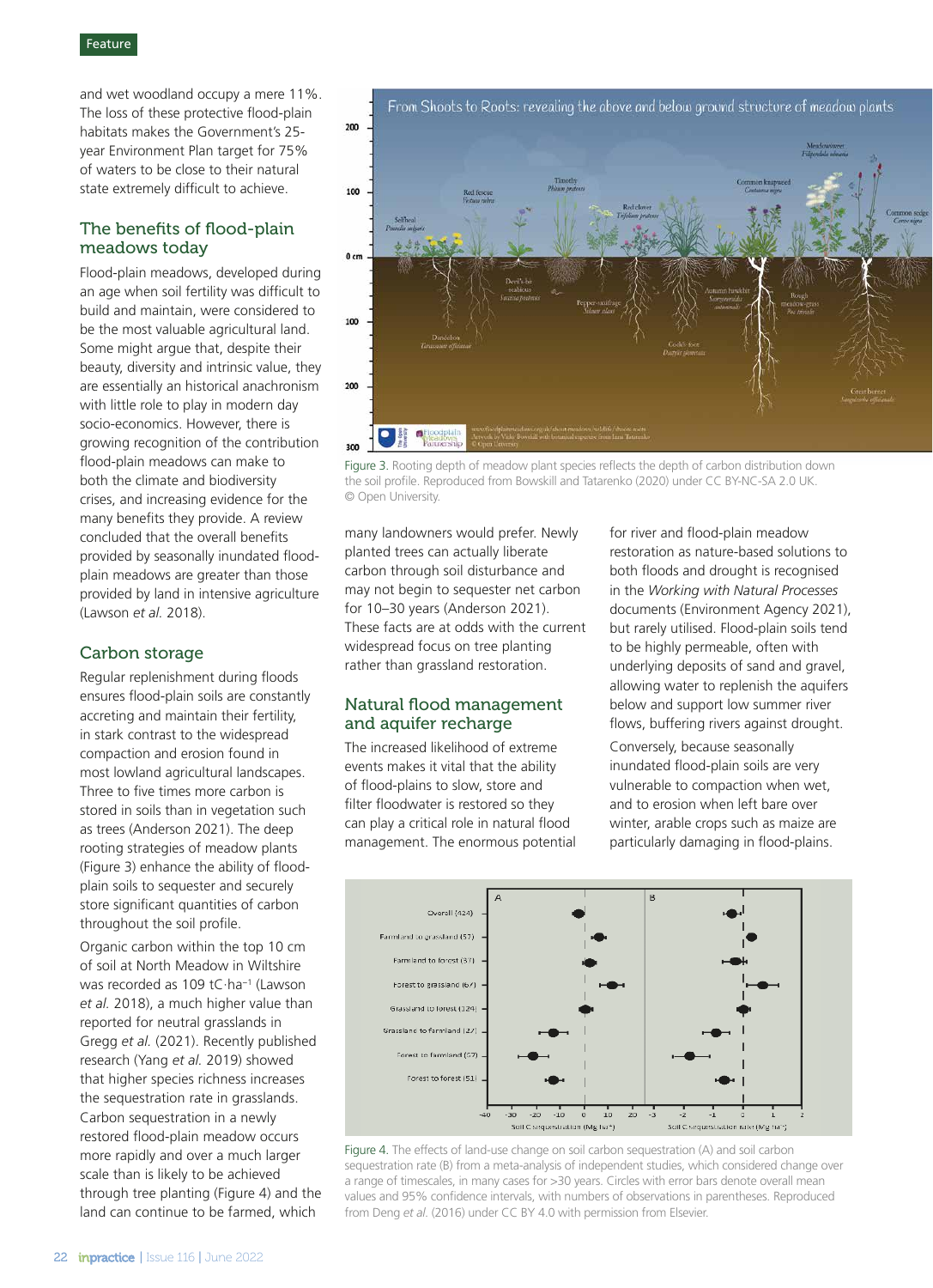**Restoring flood-plain meadows, for example by replacing arable crops, can directly reduce inputs of pollution in the form of suspended sediment and excess nutrients that arise from intensive agriculture.** by rep<br>
by rep<br>
can diu<br>
susper<br>
excess arise fr<br>"<br>"<br>"<br>"<br>" many r

#### Water quality benefits

Widespread diffuse pollution from intensive agriculture results in many rivers having artificially high levels of suspended sediment and excess nutrients. Restoring flood-plain meadows, for example by replacing arable crops, can directly reduce inputs of both. Up to 40 t of sediment per hectare were deposited after the 2007 summer floods on 10 UK flood-plain meadow sites across five catchments. The deposition of nutrients on flood-plain meadows across England was also significant, varying from 2 to 270 kg·ha−1 for potassium and 1–32 kg·ha−1 of phosphorus (Rothero *et al.* 2016).

The ability of flood-plain meadows to trap sediments and export nutrients such as phosphorus through the annual hay cut is vitally important to the restoration of good ecological status to rivers. A single hectare of meadow can export 5 kg of elemental phosphorus from a river system every year, highlighting their potential as a nature-based solution to eutrophication (Rothero *et al.* 2016).

#### Sustainable agriculture

Restoration of species-rich floodplain meadows at a landscape scale could help in the drive to achieve net zero, support the green economy and provide jobs by extending a naturally regenerative agricultural system that requires no chemical inputs yet recovers well after floods and remains productive during droughts. The animals that graze such meadows and consume the hay require less imported feed, have better nutrition and therefore produce healthier meat for human consumption (Shellswell 2017).

#### **Biodiversity**

The biodiversity of flood-plain meadows has been well documented (Rothero *et al.* 2016; Figure 1). They support a wide range of flowering plants and invertebrates, providing vital nectar for significant populations of pollinating insects. They are important for small mammals, wading birds, amphibians and reptiles, and their abundant natural predators may help to combat the threat of new pest species as the climate warms.

#### Other values

Flood-plain meadows are iconic landscapes of significant historic, cultural and aesthetic importance, often close to towns and cities (Figure 5). Well used and much loved, they are a vital resource for improving physical and mental health and well-being through quiet recreation and contact with nature. This was highlighted during the current pandemic and in the Partnership's recent arts and crafts competition, a particularly powerful



Figure 5. Oxford meadows in flood. Photo credit: Mike Dodd.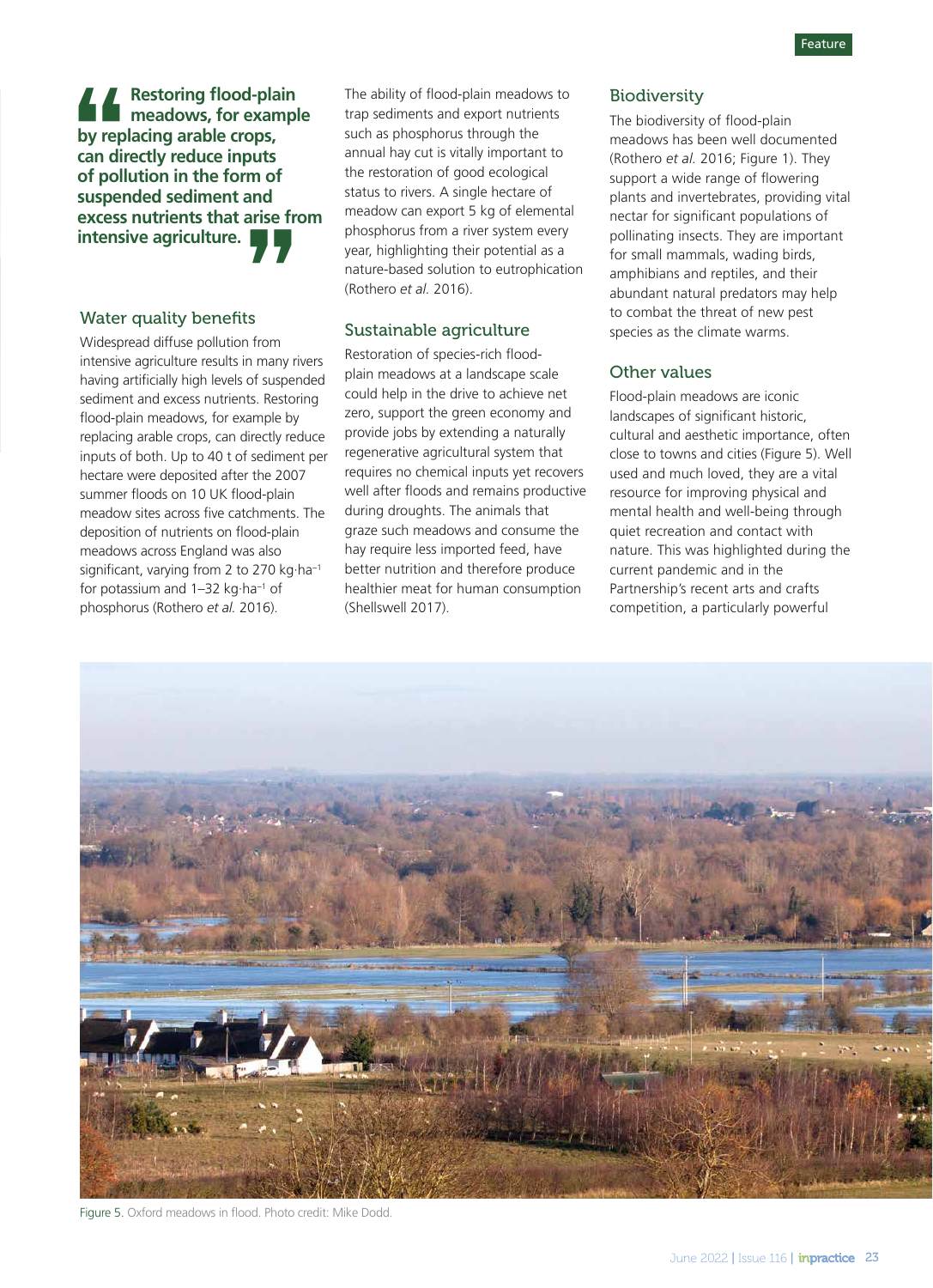way for engaging with local communities. View some of the diverse entries at https://tinyurl.com/y5zdmpzt.

#### Working together to promote, co-design and co-fund restoration schemes

Flood-plains occupy around 5% of the UK (652,000 ha), offering huge opportunities for conservation professionals to restore a functioning mosaic of wetland habitats. Floodplain meadows are cost-effective to restore using green hay and low cost to maintain, providing productive grassland that protects and enhances soil and buffers watercourses. A substantial increase in extent is needed as part of the UK's strategy to restore resilient landscapes.

Many organisations and individuals have a part to play. Wide-ranging policy mechanisms and funding opportunities include:

- reduction of greenhouse gas emissions and natural disasters
- reduction of diffuse pollution
- more sustainable, regenerative agriculture: working towards net zero
- nature recovery network and providing Biodiversity Net Gain through development.

**Working effectively together, and through strategic plans such as Local Nature Recovery Strategies, is vital to ensure the right habitats are restored or Additional Strategy Additional Strategy Additional Strategy Additional Strategy Additional Strategy Additional Strategy Additional Strategy Additional Strategy Additional Strategy Additional Strategy Additional Strategy A** 

Species-rich flood-plain meadows can help to achieve all these objectives at the same time. The new Environmental Land Management Scheme will provide the main source of funding for habitat restoration. The extent to which this will support multiple farmers in discrete landscapes like flood-plains is not yet clear. Groups of farmers with floodplain land should be encouraged to take up appropriate Sustainable Farming Initiative measures, Local Nature Recovery options, and long-term land use change through the Landscape Recovery scheme. Farmer facilitation groups can help focus restoration on discrete areas and specific habitats; where backed by funding and a longterm commitment, an increase in flood-plain meadows could bring about sustainable and measurable change. Working effectively together, and **created in the best places.**<br> **created in the best places.**<br> **Species-rich flood-plain meadows can help to achieve all these objectives at the same time. The new Environmental Land Management Scheme will provide the main** 

through strategic plans such as Local Nature Recovery Strategies (LNRS), is

vital to ensure the right habitats are restored or created in the best places. Achieving the optimum balance will require careful planning to avoid conflicts between, for example, food production, government tree planting targets and the drive to establish more riparian woodland.

Biodiversity off-setting, carbon and nutrient trading are new and largely unregulated markets. The data used are not comprehensive, partly because of the lack of empirical evidence of values for different habitats and current schemes do not adequately reflect the long-term contribution that flood-plain meadows can make (Figure 6).

#### What you can do to help

All conservation professionals can look for opportunities to restore functional flood-plain habitats, identifying rivers and their flood-plains as a core component of LNRS or restoring them as Biodiversity Net Gain associated with development. Working with farming cluster groups and catchment management partnerships is another very effective way of developing projects that deliver change.

The FMP is keen to work with partners on local projects and liaise with farmer



Figure 6. The restoration of flood-plain meadows at a landscape scale is far more effective than using thin riparian strips (Sawatzky and Fahrig 2019). Photo credit: Emma Rothero.